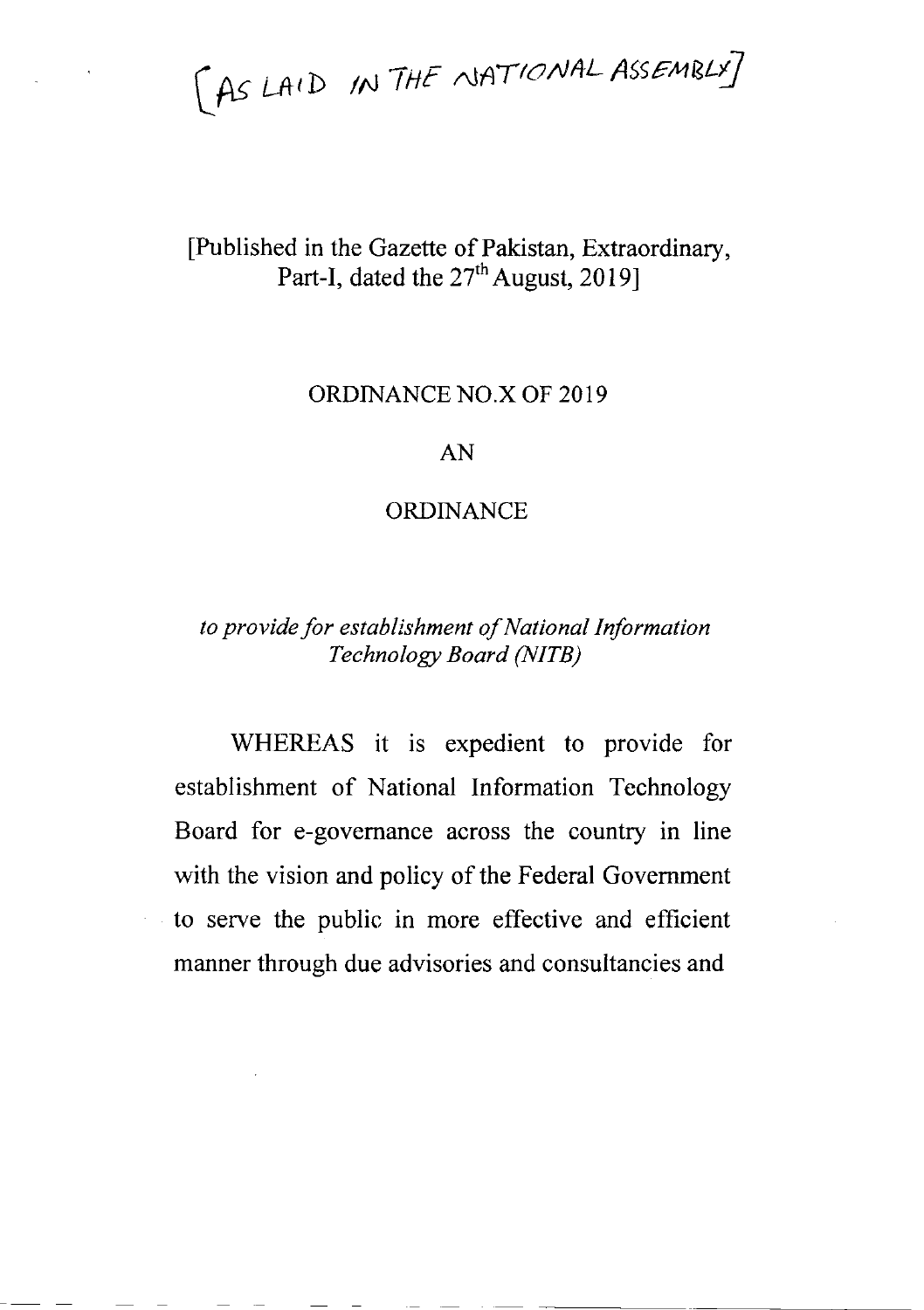provision of e-governance software applications to public vector organizations so as to focus on cross-cutting e-governance applications and mitiatives that can be replicated across multiple public organizations for better government to government (G2G) and government to citizens (G2C) services and communication, and for matters connected herewith and ancillary thereto;

AND WHEREAS the Senate and the National Assembly are not in session and the president is satisfied that circumstances exist which render it necessary to take immediate action:

NOW, THEREFORE in exercise of powers conferred by clause (1) of Article 89 of the constitution of the Islamic Republic of Pakistan, the President is pleased to make and promulgate the following Ordinance:-

#### PART-I

#### **PRELIMINARY**

Short title, extent and commencement.--(1) This Ordinance  $\mathbf{1}$ . shall be called the National Information Technology Board Ordinance, 2019.

- (2) It shall come in to force at once.
- (3) It shall extend to whole of Pakistan.

**Definitions.**—In this Ordinance, unless there is anything repugna it 2. in the subject or the context,-

- "Board" or "NITB" means the National Information Technology  $(a)$ Board established under this Ordinance;
- $(b)$ "Board of Governors" means the Board of Governors constituted under section 4;
- $(c)$ "Chairman" means Chairman of the Board.
- $(d)$ "Chief Executive, Officer "or" CEO" means the CEO of the Board appointed under section 5;
- $(e)$ "Fund" means the Board Fund as provided in section 13;
- $(f)$ "member" means member of the Board including the Chairman
- $(g)$ "prescribed" means prescribed by rules or regulations made un ler this Ordinance: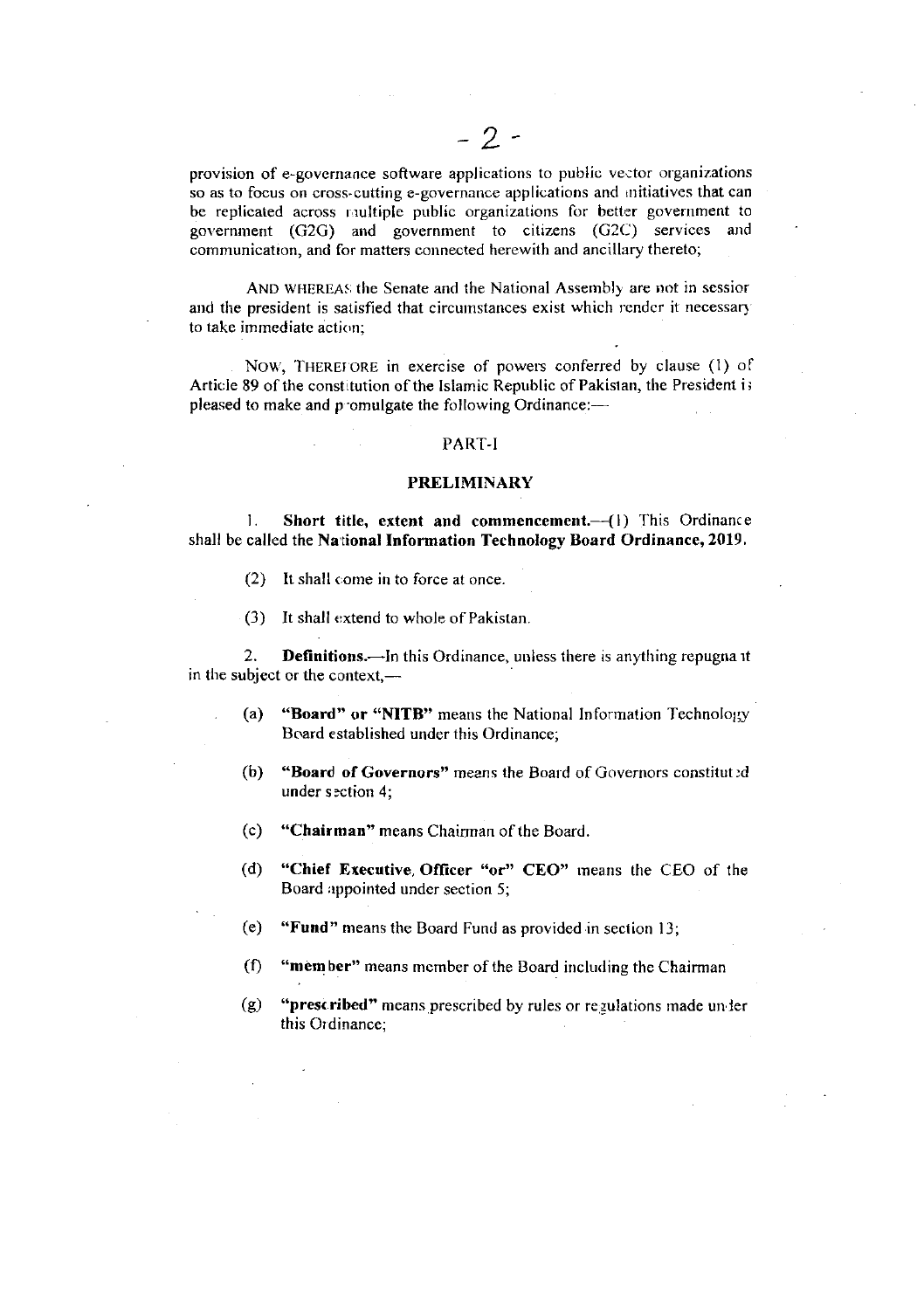(h) "President" means President of the Islamic Republic of Pakistan;

(i) "rules" means rules framed under this Ordinance; and

0) "regulations" means the regulations made under this Ordinance.

### PART-II.

#### Establishment of National Information Technology Board (NITB)

3. Establishment of the Board. $-(1)$  As soon as may be but not later than thirty days of the commencement of this Ordinance, the Federal Government shall, by notification in the official Gazette, establish a Board to be known as National lnformation Technology Board for carrying out the purposes of this Ordinance.

. (Z) The Board shall be a body corporate having perpetual succession and a common seal, with administrative and financial powers, subject to the provisions of this Ordinance to enter into agreements and contracts, acquire, hold and dispose of property, both movable and immovable and to suc and to be sued.

(3) The headquarters of the Board shall be at Islamabad and it may set up offices at such place or places, with the prior approval of the Federal Government, as it may deem appropriate throughout Pakistan.

(4) The Board shall consist of the Chairman and Members.

4. Board of Governors.-(1) The general direction and administration of the affairs of the Board shall vest in the Board of Governors, consisting of the following members, namely: $-$ 

| (a)      | the President of Pakistan                                                               | Chairman                     |
|----------|-----------------------------------------------------------------------------------------|------------------------------|
| (b)      | Federal Minister for the Division to which<br>business of the Board stands allocated    | Vice-Chairman/<br>ex-Officio |
| $(c)$ .  | Secretary of the Division to which business<br>of the Board stands allocated            | Member ex-officio            |
| (d)      | Secretary, Finance Division                                                             | Member ex-officio            |
| (e)      | Secretary, Establishment Division                                                       | <i>Member</i> ex-officio     |
| $\Omega$ | Secretary of the Division to which business<br>of Science & Technology stands allocated | <i>Member</i> ex-officio     |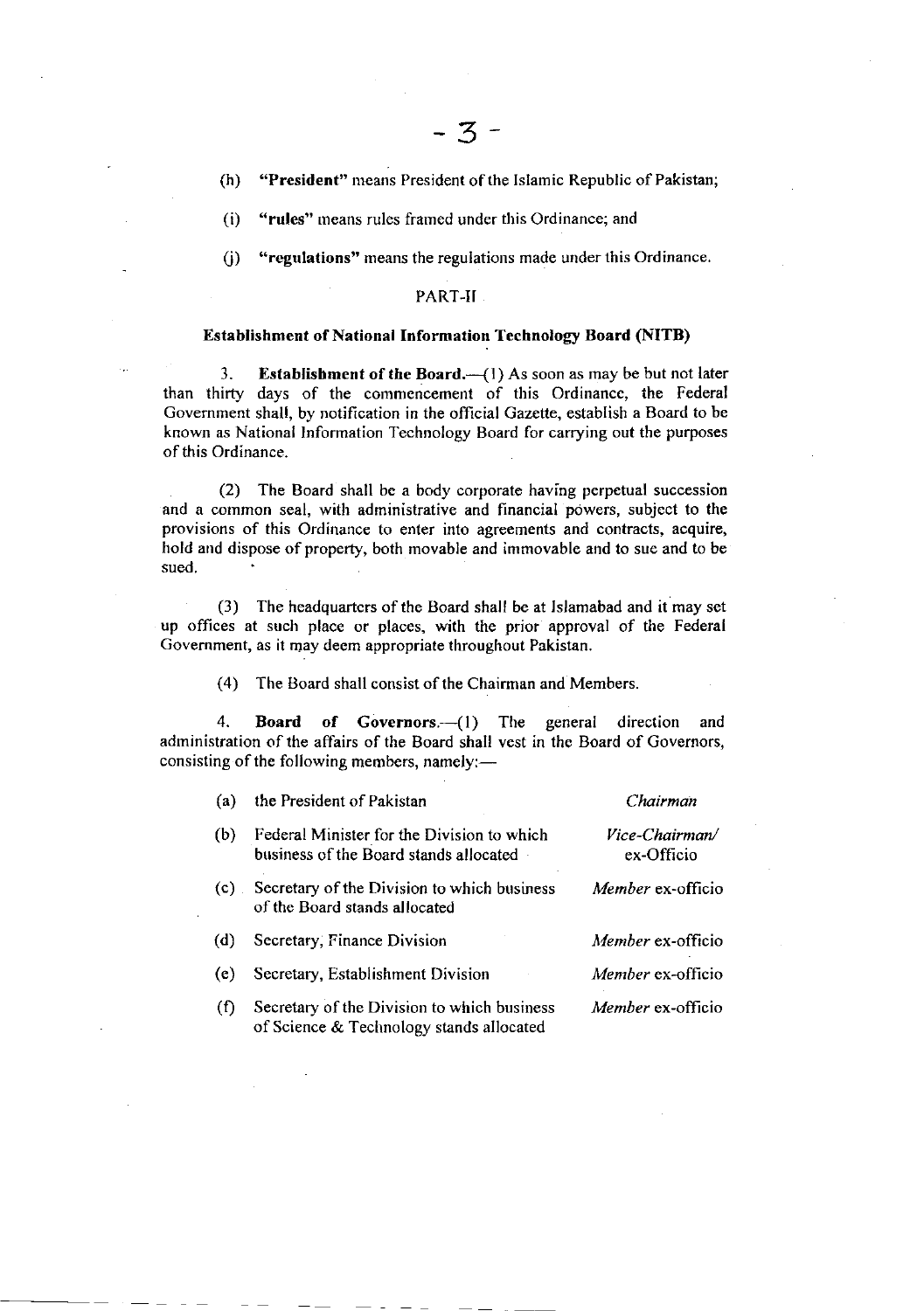**Members** (g) five eminent stake-holders in information technology from private sector to be nominated by the Prime Minister in prescribed manner Member one distinguished woman academician to be  $(h)$ nominated by the Prime Minister in prescribed manner Chairman National Telecommunication and Member ex-officio  $(i)$ Information Technology Security Board CEO of NITB Member ex-officio

(2) The CEO shall be ex-officio Secretary of the Board.

(3) The members, other than the ex-officio members, shall hold office for a term of three years from the date of their appointment, extendable for another term subject to the maximum age-limit of sixty-five years and shall be appointed in the manner prescribed by regulations.

(4) A member, other than an ex-officio member, may resign from his office by writing under his hand addressed to the Prime Minister.

(5) The business of the Board shall be conducted as may be prescribed by regulations.

(6) In absence of the Chairman, a member designated by the Chairman shall preside over the Board meetings.

Appointment of  $CEO$ .  $-$ (1) The CEO shall be appointed by the 5. Federal Government, on the recommendations of the Board, on such terms and conditions as may be determined by the Board:

Provided that the CEO appointed prior to commencement of this Ordinance shall be deemed to have been appointed under this Ordinance.

(2) The CEO shall be an eminent IT professional of known integrity, competence and expertise in handling IT development projects.

(3) The CEO may resign from his office by giving one month notice in writing under his own hand, addressed to the Federal Government.

(4) The CEO shall be answerable to the Board for all administrative, financial and technical matters of the Board. The Board may delegate such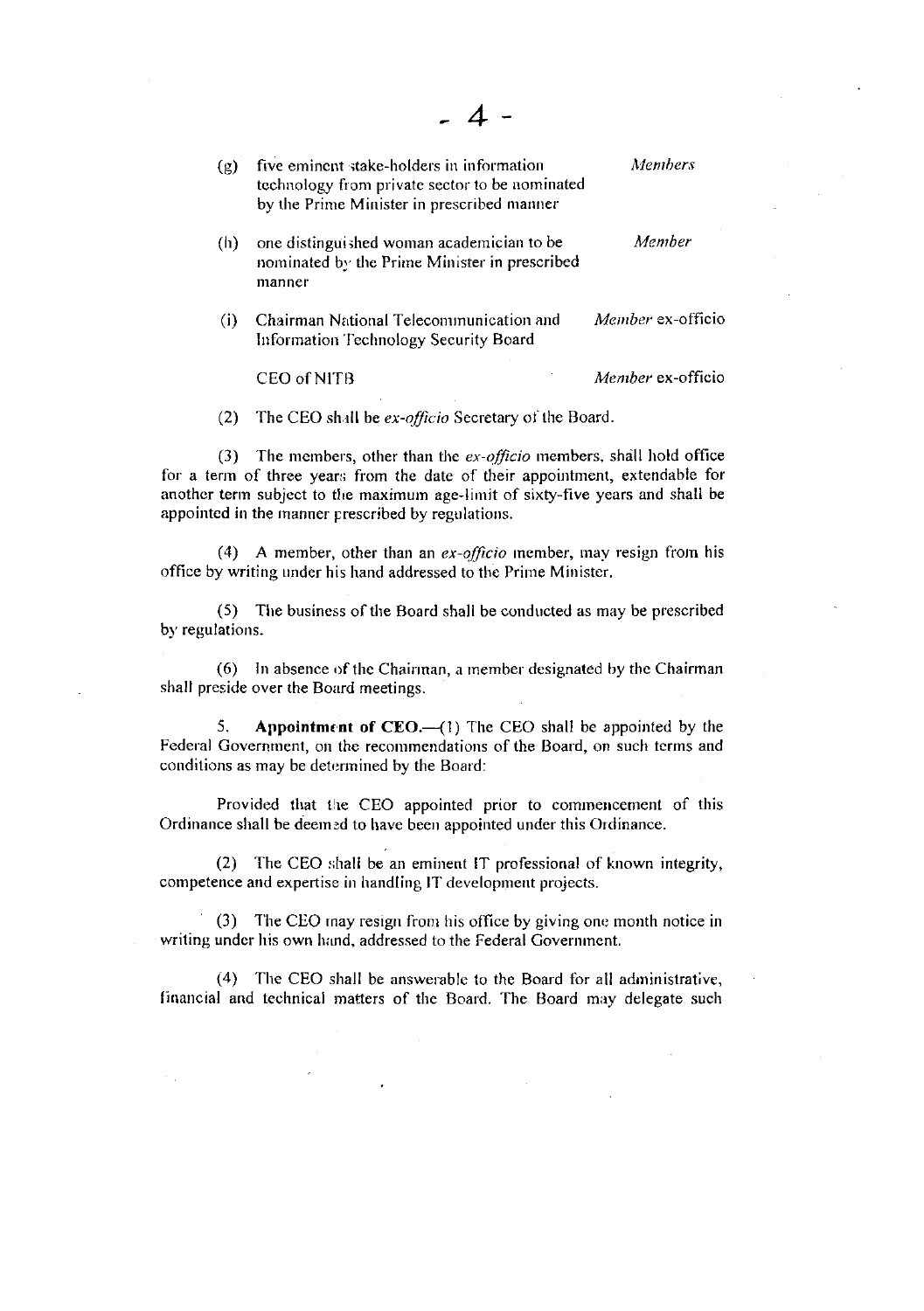administrative and financial powers to the CEO for carrying out day to day afTairs of the Board as it deems necessary.

6. Meetings of the Board. $-$ (1) The Chairman or, in his absence, the member designated by the Chairman for the purpose shall preside at a meeting of the Board.

(2) One-half of the total members shall constitute a quorum for meetings of the Board requiring a decision by the Board.

(3) The decisions of the Board shall be taken by majority of its members present and in case of a tie, the member presiding a meeting shall have a casting vote.

(4) 'Ihe menrbers shall receive such fee and expenses for each meeting as may be prescribed by regulations.

#### PART-III

#### POWERS AND FUNCTIONS OF TIIE BOARI)

7. Powers of the Board.-The Board shall exercise all powers as shall enable it to effectively perform its functions specified in section 8. In particular and without prejudice to the generality of the foregoing power, the Board shall -

- $(a)$  prescribe regulations, including regulations for exercising its powers and performance of its functions.
- $(b)$  enter into contracts, agreements and MOUs;
- (c) acquire, lease, encumber, dispose of, exchange, vest or othcrwise deal with any moveable or immovable property or any interest therein;
- (d) prescribe regulations for appointment and removal of the Board Employees or/and related matters.

8. Functions of the Board.—The Board shall exercise all powers as shall enable it to effectively perform its functions specified in this section. In particular and without prejudice to the generality of the foregoing power, the Board shall -

(a) provide technical guidance for embedding e-governancc in the Federal ministries and divisions including their attached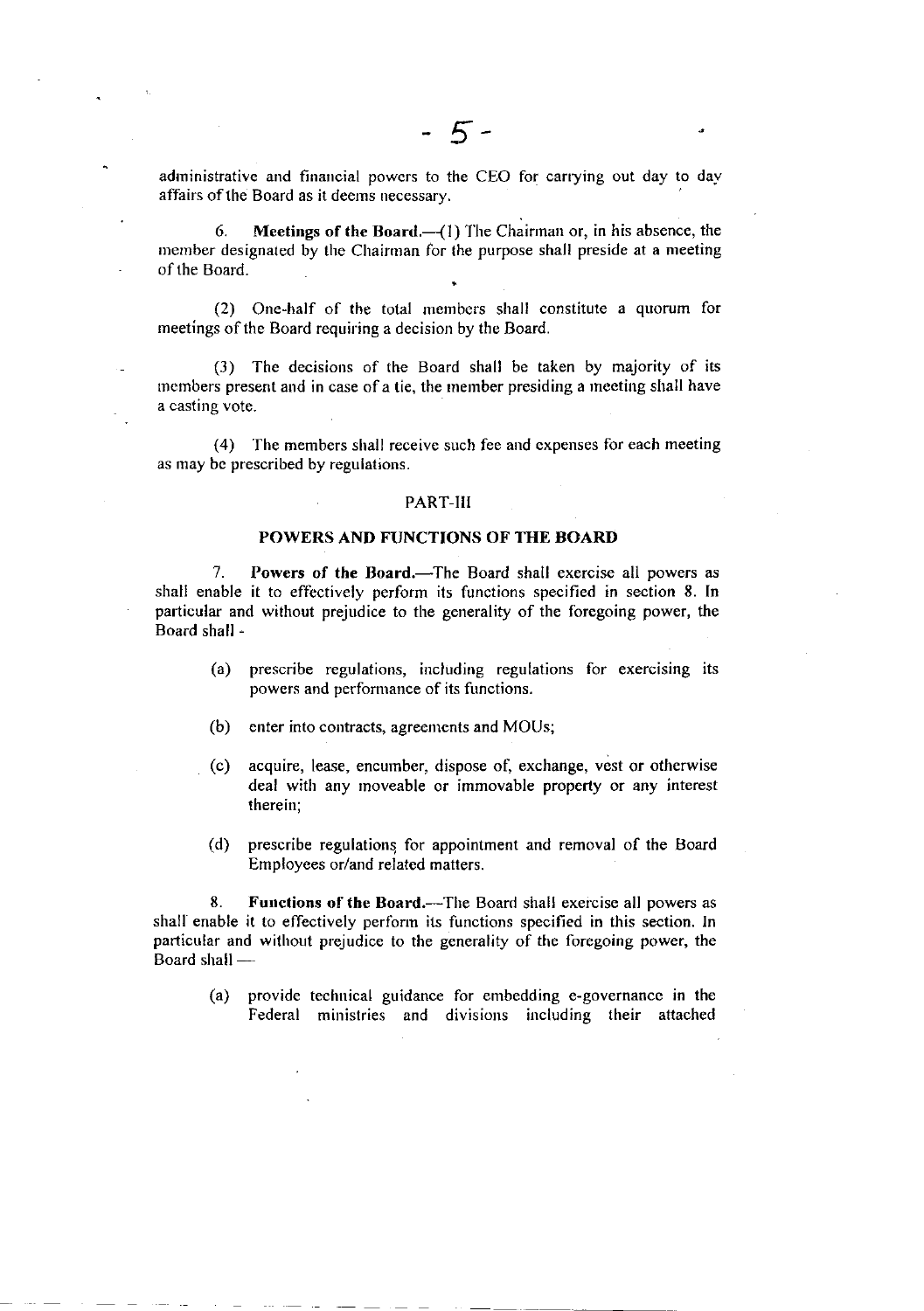departments, autonomous bodies, sub-ordinate offices and promoting efficient and transparent governance;

- (b) facilitate efficient and cost-effective implementation of e-governance programs in the Federal ministries and divisions;
- (c) carry out training need assessments, including infrastructure as well as HR skillset and capacity, periodically in the Federal Government departments and to design and implement IT capacity building programs for employees of the Federal ministries and divisions including their attached departments, autonomous bodies, sub-ordinate offices;
- $(d)$ review the status of e-government readiness on a regular basis to ensure sustainable, accelerated digitization and relevant human resource development;
- $(e)$ identify the areas where IT interventions can be helpful and to suggest measures for the automation of these areas through business process re-engineering (BPR);
- $(f)$ provide standards, recommendations and compliance for software and infrastructure in the field of electronic governance;
- carry out coordination with the provinces and provide assistance  $(g)$ and facilitation as and when required;
- facilitate efficient and cost-effective conception, procurement,  $(h)$ implementation, operations and maintenance of all Federal Government's ministries. divisions. departments and organizations' e-government programs and projects and ensure their holistic alignment with the national strategic action plans;
- $(i)$ be the lead authority to ensure data security of any ministry, division or organization for good governance;
- $(i)$ provide data to all government departments as per their requirement;
- $(k)$ be responsible to review and acquire information and communication technology service infrastructure to government departments to revamp e-governance and communication within the Government: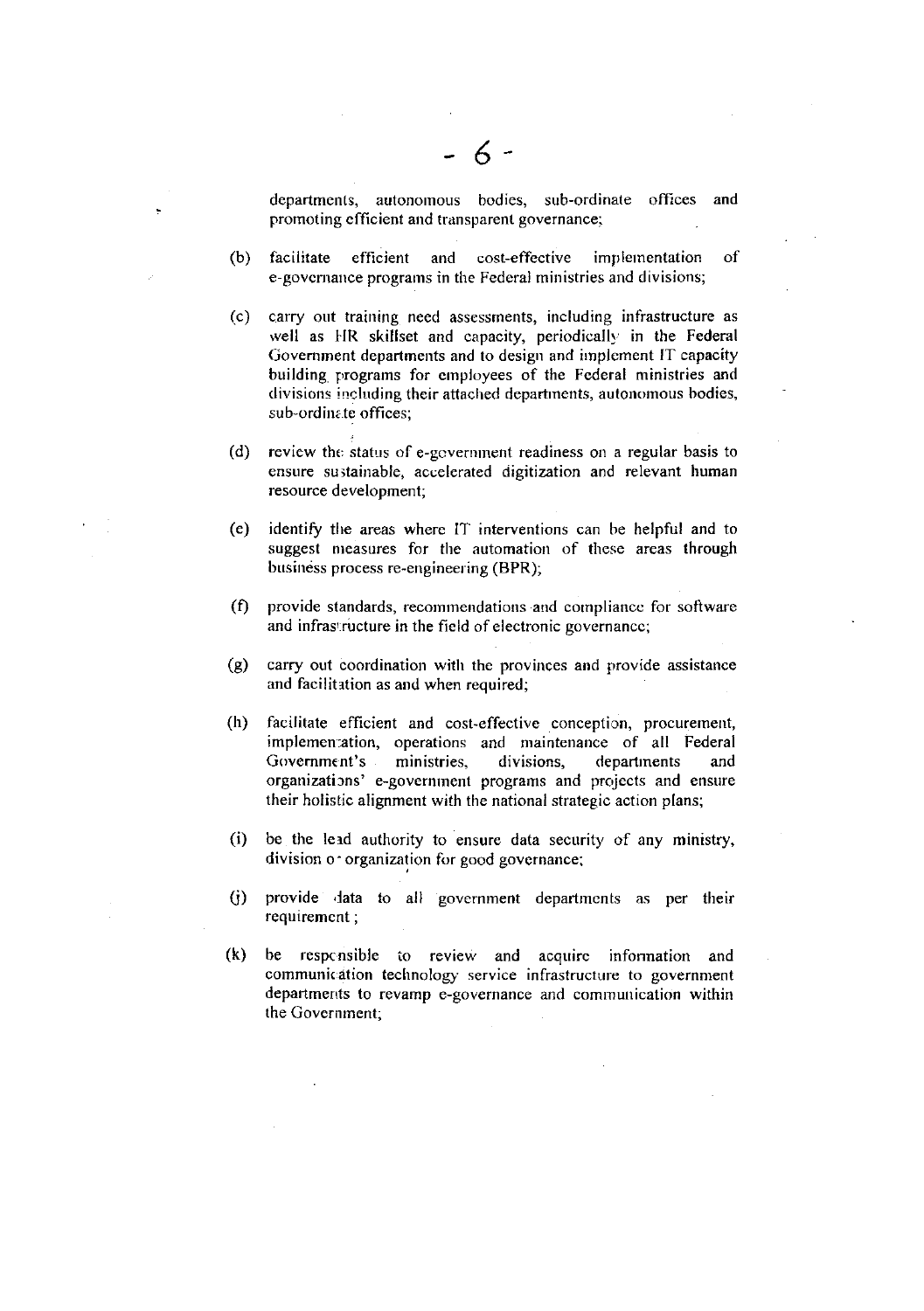- (l) provide standardization across the government departrnents in information and communication technology data, services and infrastructure by granting approvals to any new inforrnation and comraunication technology related technology or projects in government departments;
- (m) be responsible to investigate lT security breaches across government departments;
- (n) be responsible to build, rollout and maintain nationai disaster [T and communications action plan;
- (o) be responsible to provide system analysis consulting service to government departments and build information and communication technology applications based on their needs;
- (p) build private sector information and communication technology industry and diversify the skillset of new generation;
- (q) establish centcrs of excellence to develop technologies in collaboration with other government departrnents and private sector;
- G) be authorized to acquire citizens' data, partially or all, from the database of any government ministry, division, or organization with the permission of the concerned ministry, division, department, organization provided that -
	- (i) data shall remain the ownership of the concerned ministry, division, department or organization;
	- (ii) if the data is acquired by NITB, for the purpose of development of any governance application, the concerned ministry, division, department or organization shall be bound to share the data free of cost; and
	- (iii) if the data' is acquired, by NITB, for the purpose of development of any commercial application, the data shall be shared on mutually agreeable terms between NITB and the concerned ministry, division, department or organization within seven days failing which the matter shall be referred to Federal Government for determination of terms and conditions for sharing of data;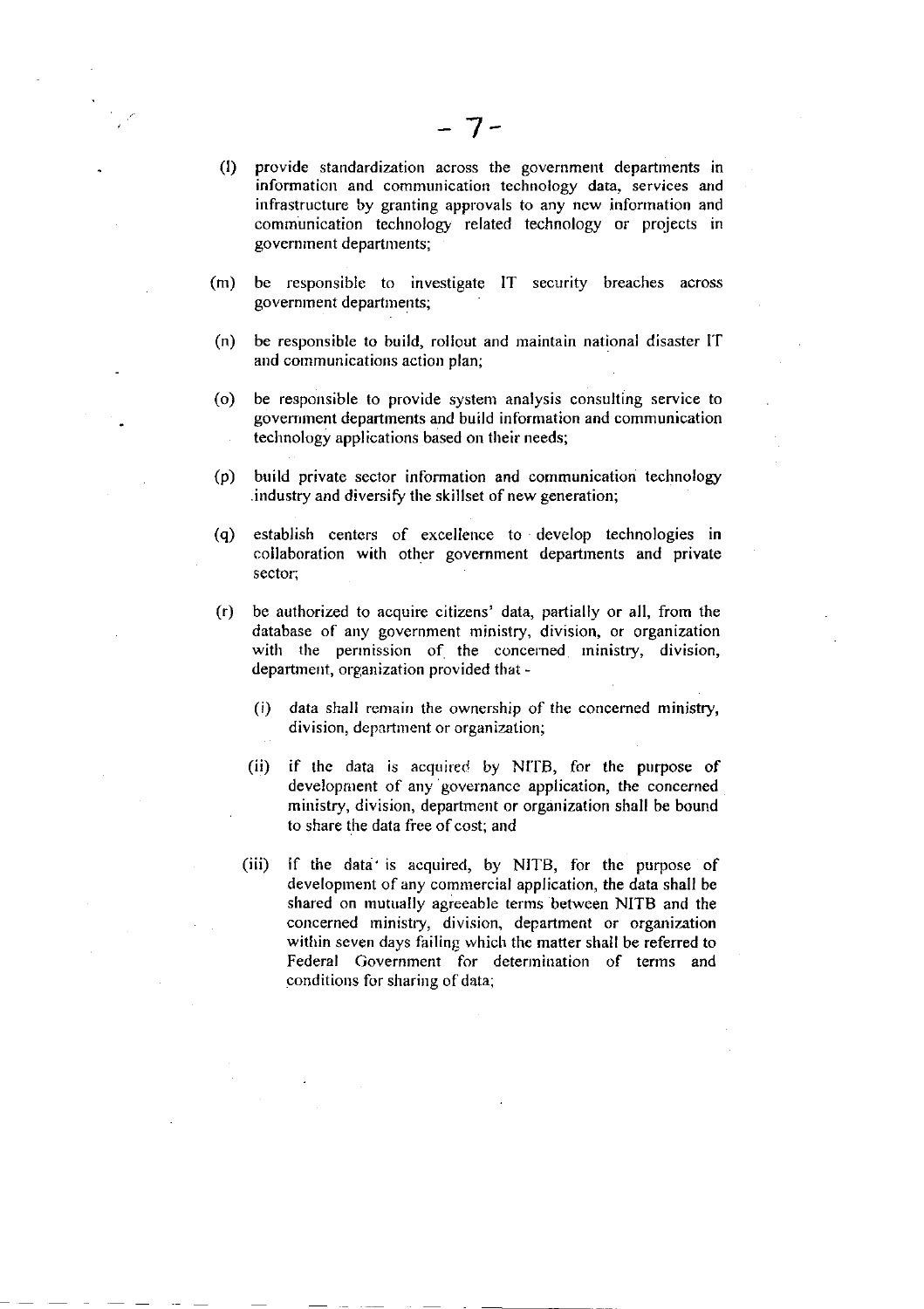- (s) enlist all private sector companies to collaborate and deliver services to any ministry, division or organization on information and communication technology related projects;
- $(t)$  utilize all rieans to ensure security of data and systems of any ministry, division, or organization, in line with international standards;
- (u) recommend representation of any government department internationally in the context of information and communication technology industry;
- (v) recommend any matter pertaining to development, reform, improvement and sustainability of information and communication technology sector of Pakistan;
- (w) be responsible for recommending and defining standardized parameters in line with IT policy to be followed at all levels for IT projects;
- $(x)$  recommend and execute development of national IT plans and policies in line with international best practices; and
- $(y)$  collect information with respect to IT within and outside Pakistan and review the impact thereof.

9. **Committees of the Board.** $-(-1)$  The Board may, for carrying out its functions, constitute such committees, from time to time as may be considered appropriate.

(2) The committees constituted under sub-scction (l) shall conduct their business in such manner as may be prescribed by regulations.

10. Organization of the Board. $-(1)$  The Board may, for carrying out its functions for promotion of IT projects, developments of IT projects, certification of IT and project management, may enter inro contract and agreement on such terms and conditions as may be prescribed by the Board as it may consider necessary.

(2) The organization established or contracted with under sub-section  $(1)$  shall be subject to control and supervision of the Board and shall function within the framework of this Ordinance.

(3) An organization established or contracted with under sub-section  $(1)$  shall perform such business as may be prescribed by the Board from time to time.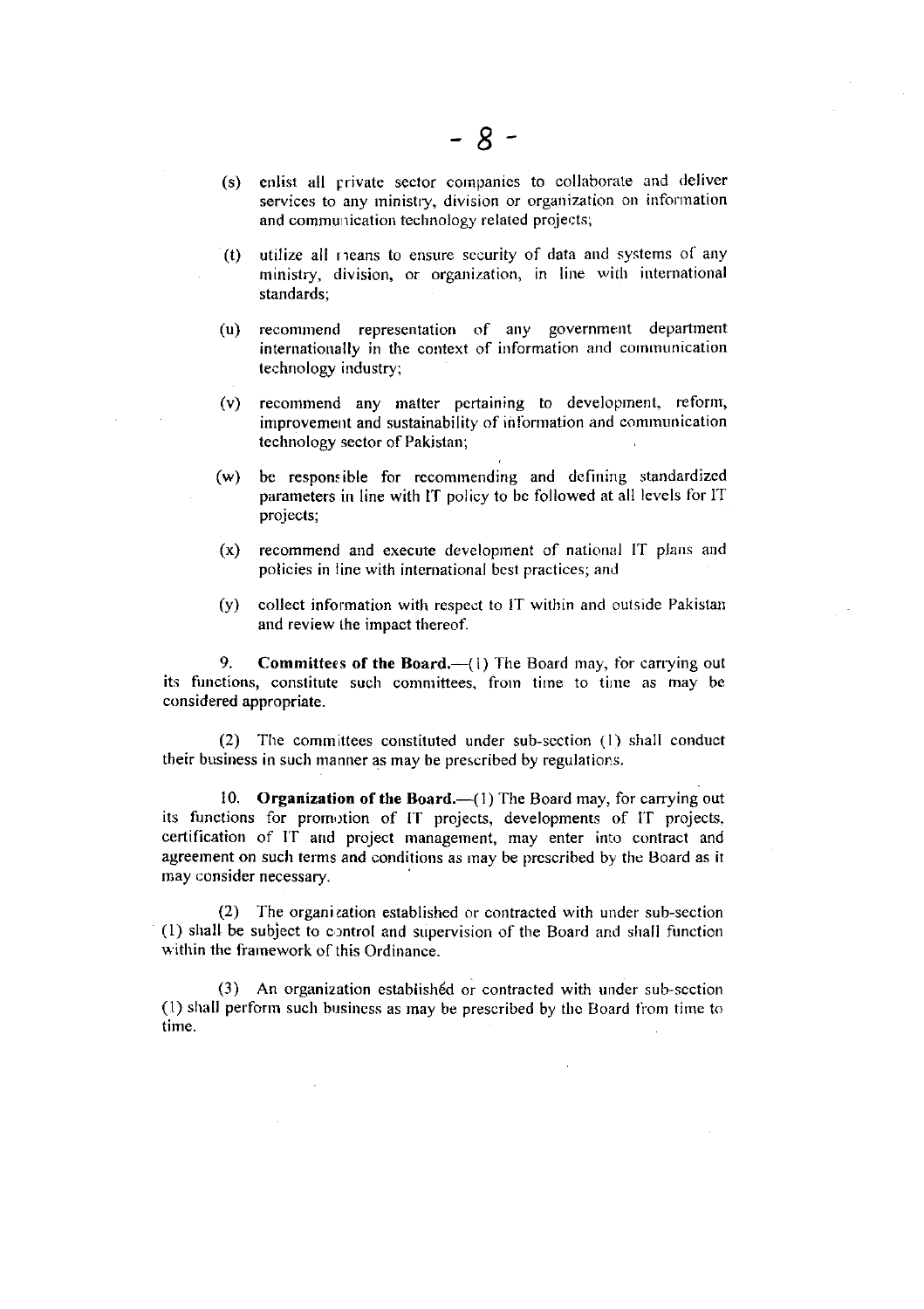11. Management of the Board.—Subject to the powers delegated by the Board, the overall management of the Board shall vest in the authority of CEO including giving sanction, approval, initiation of disciplinary proceedings of pcrsons in service of the Board, allocation of funds in different heads of accounts, maintenance of discipline, local or international cooperation with organizations providing services in the field of inforrnation technology and do any other act or take any action as it deems necessary for smooth functioning of the Board.

12. Appointment of officers and other staff of the Board. $-({\bf l})$ Subject to regulations, the Board may appoint such officers, experts, advisers, consultants and members of staff as it may consider necessary for the efficient performance of its functions on such terms and conditions as may be prescribed.

(2) The Board of Governors, through regulations, may delegate any of its powers relating to appointment of officers and other staff to the CEO or any other officer.

(3) The officers, inembers of the staff, advisers, consultants, experts and other persons appointed by the Board shall not be civil servants within the meaning of the Civil Servants Act, 1973 (LXXI of 1973).

13. Transfer of assets and liabilities of erstwhile NITB. (1) From the date of commencement of this Ordinance, all the terms and conditions of service of regular and contract ernployees of erstwhile NITB shall remain as such on their transfer to the Board.

(2) Notwithstanding anything to the corltrary conlaincd in this section, any person in service of erstwhile NITB, within three months of the transfer, shall exercise an irrevocable option cither to remain civil servant or become employces of thc Board:

Provided that where any person does not exercise the option within the said period he shall be deerned to have opted to bccome employee ofthe Board.

(3) On transfer as aforesaid, terms and couditions of service of the person shall not bc less favorable than those by which he was govemed immediately before his transfer at the time of commencement of this Ordinance.

(4) No person who stands transferred to the Board shall, notwithstanding anything contained in any law for the tirne being in force, be entitled to any compensation because of such transfer.

(5) All assets and liabilities of the erstwhile NITB on commoncement of this Ordinance shall stand transferred to and vcsted in the Board.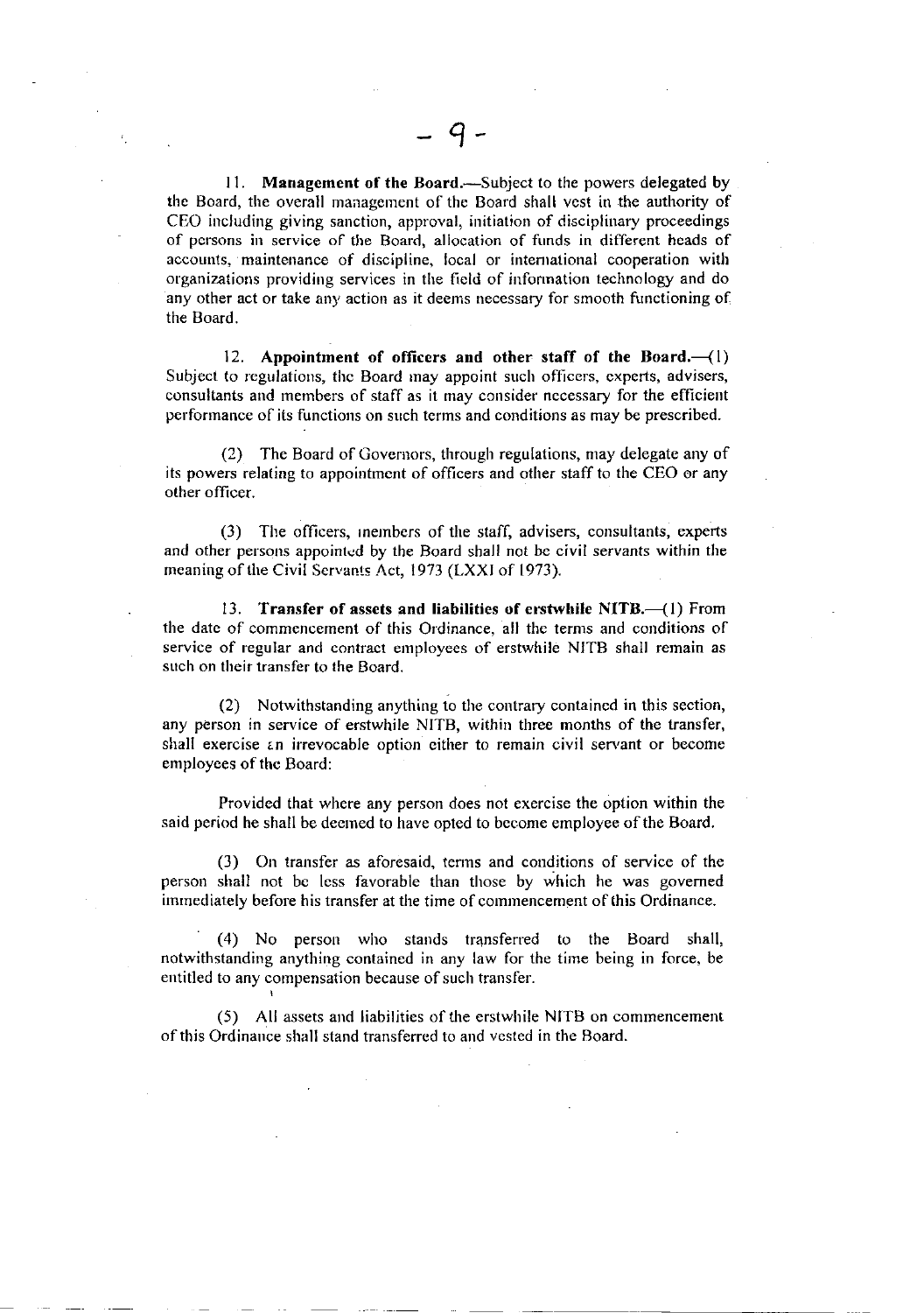(6) The Federal Government shall pay to the Board capitalized value of pension and gratuity in respect of employees transferred to the Board to which they have become entitled to or have been owned by them till the date of commencement of this Ordinance.

(7) All suits and other legal proceedings instituted by or against the Federal Government in respect of the erstwhile NITB shall be deemed to be suits and legal proceedings against the Board from the date of commencement of this Ordinance and shall be dealt with by the Board.

(8) All contracts, agreements, promises, negotiations and working arrangements made and understandings reached including bidding process initiated as a result of any request for proposal sought from prospective contractors and all liabilities incurred including any contingent or future liability on account of availing any service, etc. by the erstwhile NITB on behalf of the Federal Government in connection with, or for the purpose of, or in relation to the same objects, purposes, functions and powers as those of the Board, before the establishment of the Board, shall be deemed to have been made, reached or incurred, as applicable, by the Board under this Ordinance and shall have effect accordingly.

#### PART-IV

## FUNDS, BUDGET, ACCOUNTS AND AUDIT

14. Funds.--(1) There shall be formed a non-lapsable fund vesting in the Board to be known as the "Board Fund" for the purpose of meeting expenses in connection with the functions and operations of the Board under this Ordinance, including payment of salaries and other remunerations payable to the persons in service of the Board.

- (2) The fund shall consist of -
- $(a)$ funds previded by the Federal Government for payment of salaries establishing infrastructure and running the day to day business of the Board;
- $(b)$ loans and grants by the Federal Government or any provincia Government or local authority;
- (c) other loans or funds obtained by the Board;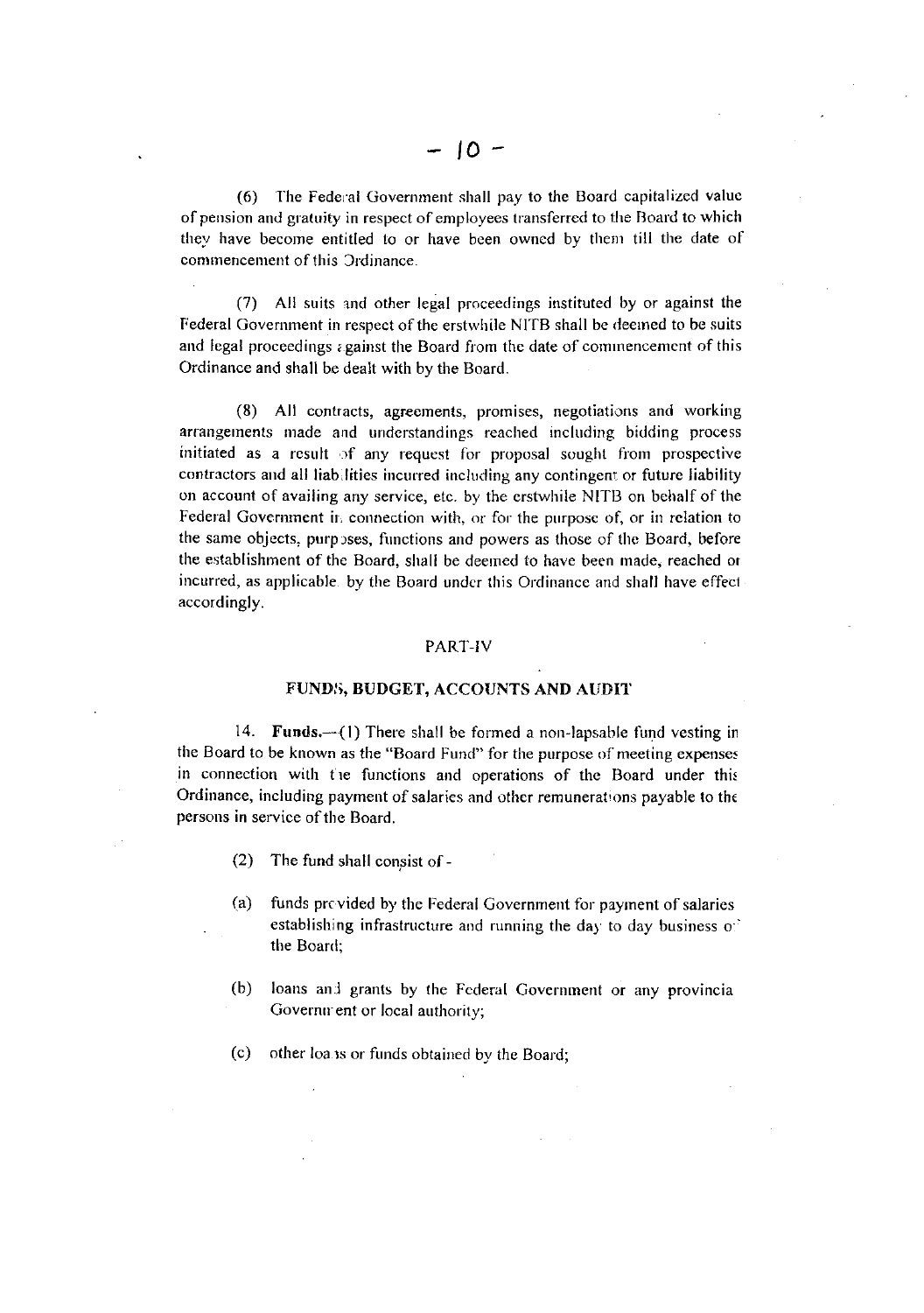- (d) foreign aid, grants and loans negotiated and raised, or otherwise obtained by the Board, in consultation with Finance Division;
- (e) charges for services or for thc provision of any information or report automated or otherwise to any government entity;
- (0 fees and cornmissions collected by the Board as prescribed from time to time:
- $(g)$  income from the sale of movable or immovable property;
- (h) funds from floating bonds, shares, debentures, commercial papers or any other securities issues by the board or through any other means;
- (i) income from investments; and
- (j) all other sums received or earned by the Board.

(3) The Board Fund shall be kept in one or more accounts maintained by thc Board in local and foreign currency in any scheduled bank in Pakistan and shall be operated in accordance with the prescribed regulations.

(4) The Federal Govcrnment may provide funds for administrative, operationaI and any other expenses.

(5) Only those funds and grants by Federal Government or donor shall be credited to commercial bank account which are allowed by Finance Division explicitly.

 $(6)$  Bank accounts of the Board shall be opened with the prior approval of the Board of Govemors.

(7) Investments shall be made in accordance with instructions and policy of the Finance Division including its O.M No. 4(1)/2002-BR-II dated 2-7 -2003.

15. Budget.—The Board shall in respect of each financial year submit through relevant Division and Finance Division for the approval of Fcderal Government, by such date and in such form as may be specified by the Federal Government, a statement showing the estimated receipts and current and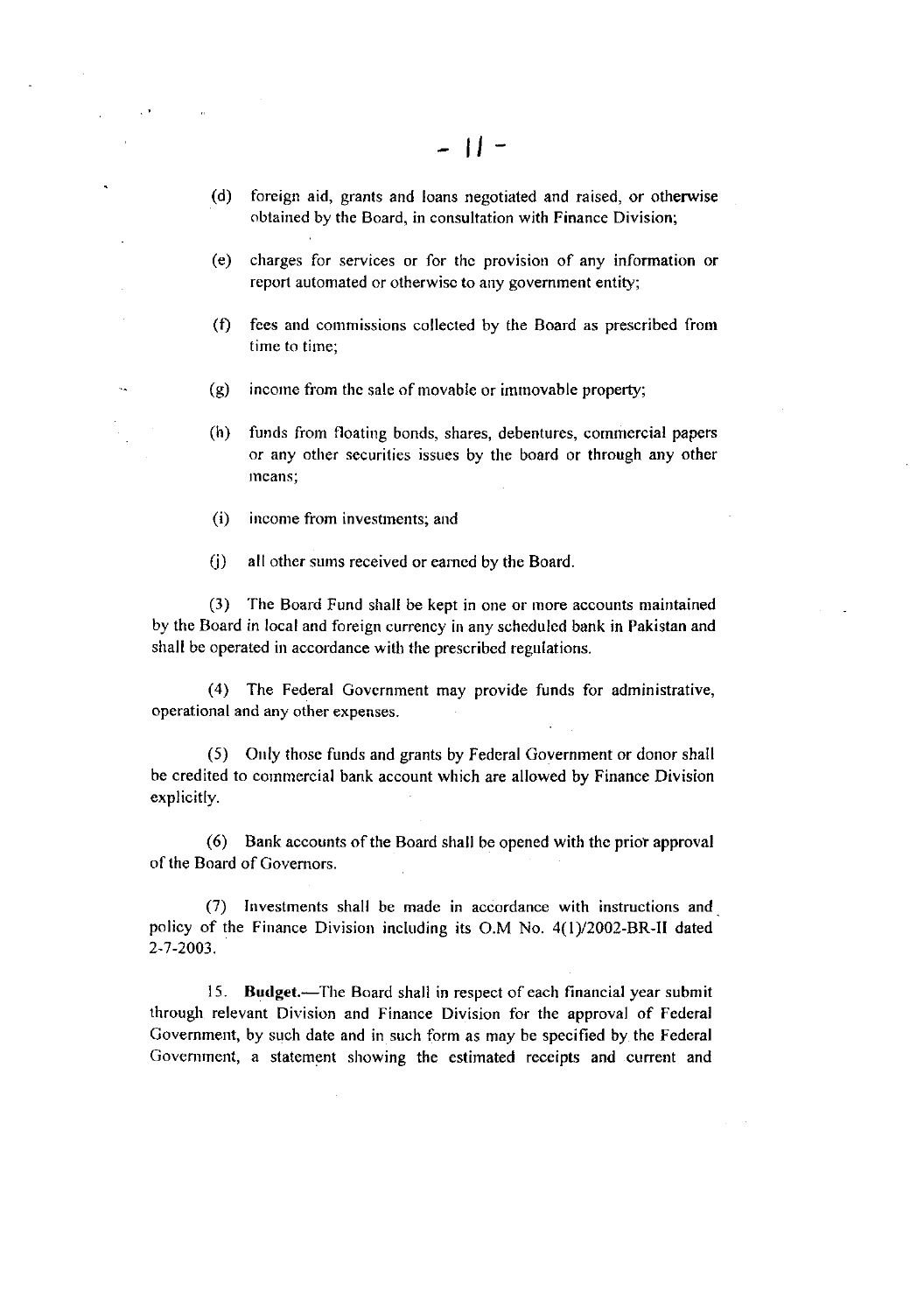development expenditure and the sums which are likely to be required from the Federal Government during the next financial year.

16. Accounts.—The accounts of the Board shall be maintained in suc 1 form and in such rianner as the Federal Government may determine in consultation with the Auditor General of Pakistan.

17. Audit.-(1) The accounts of the Board shall be audited at the close of each financial year by the Auditor General of Pakistan.

(2) The Board shall produce such accounts, books and documents as the Auditor General or any officer authorized by him in this behalf may require for the purpose of audit.

(3) Copies of the Auditor General's report on the accounts shall be provided to the Board and the Federal Government.

(4) The Board may, in addition to the audit under sub-section  $( )$ , cause its accounts to be audited by any other external auditors being chartered accountants within the meaning of the Chartered Accountants Ordinance, 1951  $(X$  of 1961), on such remuneration as may be determined by the Board.

#### PART-V

#### **RULES AND REGULATIONS**

18. Power to make rules.—The Federal Government may, by notification in the official Gazette, make rules for carrying out the purposes of this Ordinance.

19. Powers to make regulations.-- (1) The Board may make regulations, not inconsistent with this Ordinance and the rules, to carry out the purposes of this Ordinance.

(2) Without prejudice to the generality of the forgoing provisions, the regulations may provide for-

- (a) disciplinary proceedings and award of punishments;
- $(b)$ terms and conditions along-with remunerations and privileges, appointment of officers, staff members, experts, advisers and consultants etc:
- prescription of different scales and grades etc. for the remuneration  $(c)$ and privileges of officers, staff members, experts, advisors and consultants of the Board.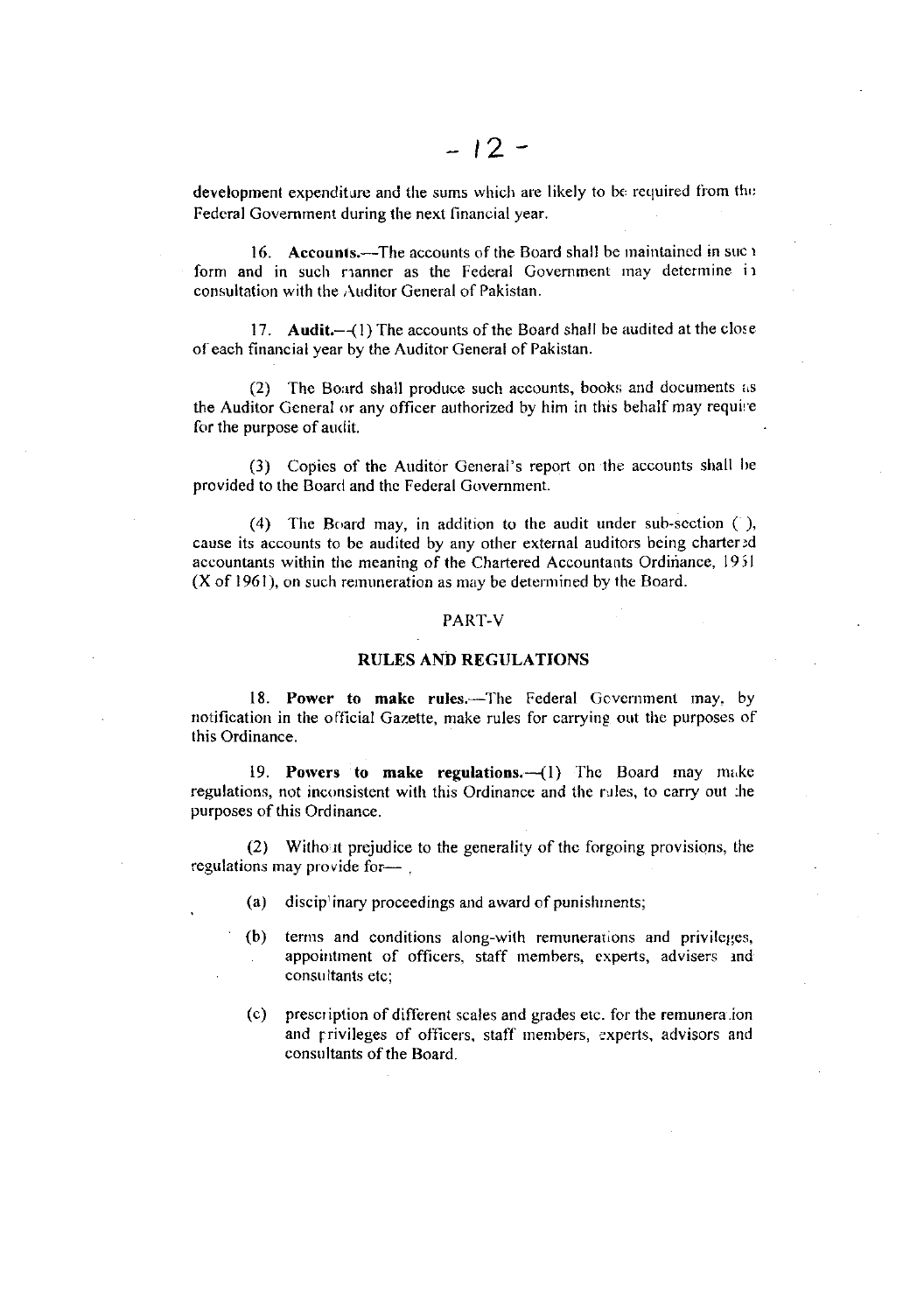- (d) procedure for appointment of members of different committees and laying down regulations for the conduct of their business;
- (e) procedure and terms and conditions for appointment of members of Board of Governors, other than ex-officio members; and
- (f) all or any of the matters which by this Ordinance are to be or may be prescribed by the regulations.

#### PART.VI

#### MISCELLENEOUS

20. Removal of Difficulties.-If any difficulty arises in giving effect to any provision of this Ordinance, rules and regulations, the President may make such order, not inconsistent with the provisions of this Ordinance, rules and regulations, as may appear to him 1o be necessary for the purpose of removing the difficulty.

21. Authorities to aid the Board.—All executive authorities in the Federation and in the Provinces shall render such assistance to thc Board as may be necessary for the execution of its programs and projects being carried out under this Ordinance.

22. Delegation of powers. $-$ (1) The Board of Governors may delegate all or any of its powers and functions to the CEO subjcct to such conditions and limitations, as it may prescribe.

(2) The Board may delegate all or any of its powers and functions under this Ordinauce to any nrernber or officer of the Board, subject to such conditions and limitations, may be prescribed.

23. Ordinance to over-ride other laws.—The provisions of this Ordinance shall have effect notwithstanding anything contained in any other law for the time being in force.

24. Indemnity.-No suit or other legal proceedings shall lie against the officers and other staff of the Board in respect of anything which is done in good faith in performance of then official obligations under this Ordinance.

25. Saving.—Notwithstanding anything contained in this Ordinance, in respect of the erstwhile NITB any notification issued, appointment made, powers delegated, contracts entered into, proceedings commenced, rights and liabilities incurred, fee or charges levied, things done or actions taken, so far as they are not inconsistent with the provisions of this Ordinance, rules and